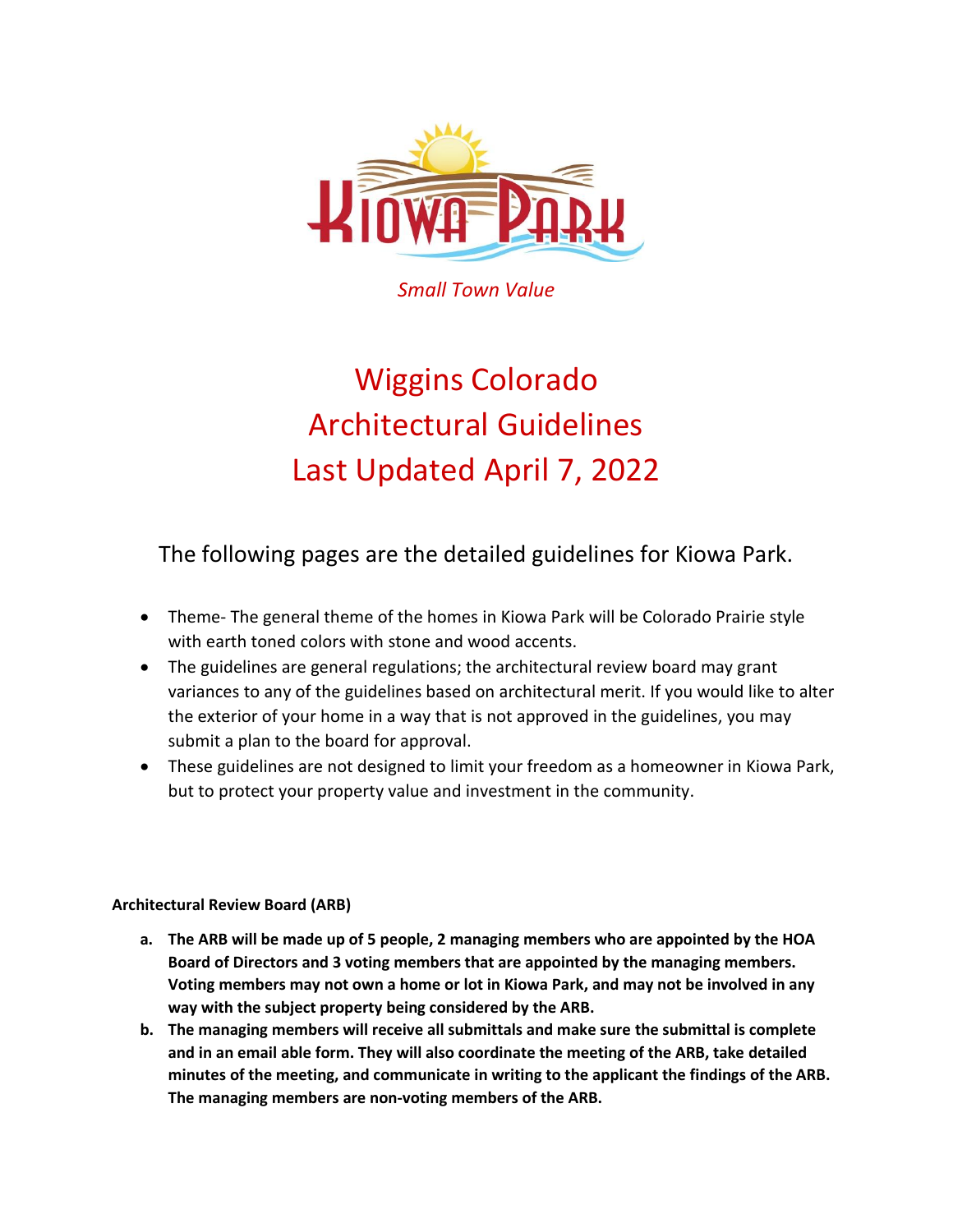- **c. The voting members of the ARB will agree to meet upon two weeks' notice from the managing members of the ARB. Generally, these three voting members of the ARB will be made up of one home designer, one landscape designer and one builder, and they will each have one vote. If any of the three are involved in building the home that is to be reviewed, an alternative voting member will be appointed by the managing members.**
- **d. The Declarant will act as the managing members of the board until the sale of 75% of the entire Kiowa Park development to homeowners, at which time the declarant will appoint 2 homeowners to act as the managing members of the ARB.**
- **e. The ARB will be allowed to grant variances to guidelines and master approval based upon architectural merit or other redeeming qualities of the submittal. Variances do not change the overall guidelines.**

**General**. The following is an alphabetical list of a wide variety of specific types of improvements which homeowners and builders typically consider installing, with pertinent information to each, or procedures that must be followed in order to complete the construction process. Unless otherwise specifically stated, drawings or plans for a proposed improvement must be submitted to the Architectural Review Board (ARB) for Kiowa Park, and written approval of the ARB is required. These guidelines can be changed from time to time, as allowed for in the covenants of this subdivision. **ALWAYS BE SURE YOU HAVE OBTAINED AND READ THE MOST RECENT EDITION OF THE ARCHITECHURAL GUIDELINES. THESE GUIDELINES ARE ADOPTED PURSUANT TO ARTICLE 11 OF THE DECLARATION OF COVENANTS FOR KIOWA PARK. ALL OWNERS AND BUILDERS SHOULD REFER TO THE DECLARATION IN ADDITION TO THESE GUIDELINES.**

- **1. Additions and Expansions**. ARB approval is required. Additions or expansions to homes will require submissions of detailed plans and specifications.
- **2. Air Conditioning Equipment**. Only central air conditioning is permitted. Air conditioning equipment installed in any front, side or rear yard should be reasonably screened from view of adjacent property owners and should be installed in such a way that any noise heard from adjacent properties is minimized. Installation of air conditioning equipment on the roof of the house, in a window of the house or through the wall of a house is not permitted.
- **3. Antennae**. Not permitted. No exterior radio antennae, television antennae, or any other antennae may be erected. Television dishes are permitted as long as they do not exceed 3 feet in diameter and are screened from view from any angle with landscaping, privacy wall or fence approved by the ARB. If the antennae or dish is installed on the roof of the home, it shall be placed on the rear elevation of the roof.
- **4. Basketball Backboards**. ARB review is required for placement and design.
- **5. Birdhouses and feeders**. ARB review is not required if limited to 1 foot by 2 feet and if not more than two in number are installed on any lot. A birdhouse or birdfeeder may not be attached to fencing.
- **6. Building Plans**. The review and plan submittal procedures have been written to accommodate the most complex conditions that may exist in the variety of development activities that may occur in Kiowa Park. There will be cases where any of the step-by-step procedures will not have to be followed or certain listed submittal items may not be required. The managing members of the ARB should be consulted to determine what information will be required for review by the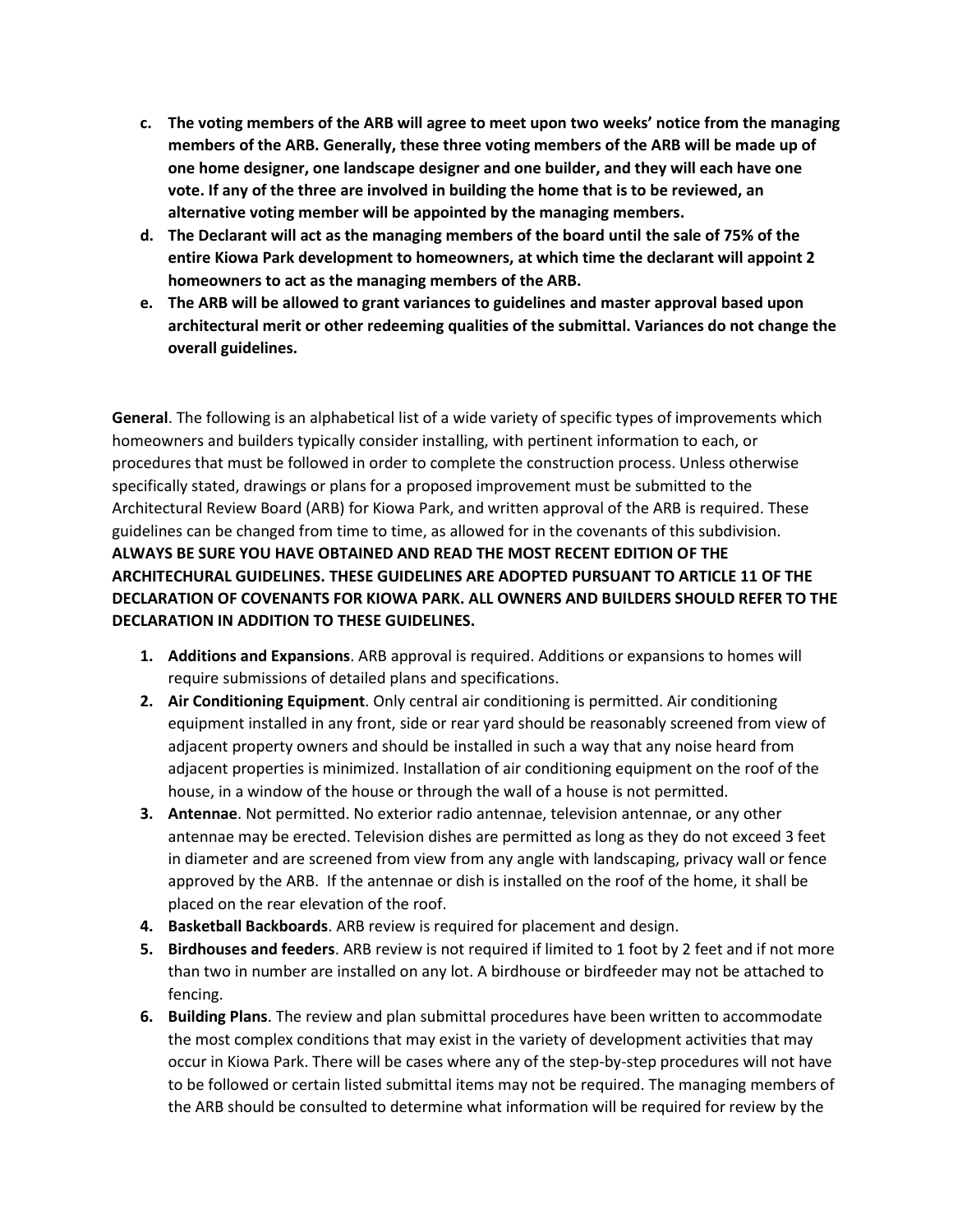ARB prior to making the submission. EVERY SUBMITTAL SHOULD INCLUDE THE NAME, EMAIL ADDRESS, MAILING ADDRESS AND TELEPHONE NUMBER OF THE BUILDER.

- a. Submittal fee. A fee payable to the Kiowa Park Homeowners Association must be paid with the submittal to the ARB. The fee for the original building is \$150.00. The ARB may not require the fee on every submittal if there is a builder master approval in place.
- b. Clean Up Fee. All ARB submissions must be accompanied by a \$200.00 payment for a Clean-Up Fee: these funds will be used to maintain the overall appearance of the subdivision during the dwelling construction period i.e. keeping the open spaces, vacant lots, etc. free from windblown construction debris and the like.
- c. Fee adjustments. The above fees are intended to cover the cost associated with staffing the ARB and keeping the community and surrounding open space free of trash. The ARB may need to increase the fees based upon the actual costs.
- d. Architects. All schematic drawings and construction drawings shall be prepared by an architect licensed in the State of Colorado, or a home designer approved by the ARB. The ARB reserves the right to waive this requirement based on the background and experience of the applicant or his agents and if the submittal is complete and adequate.
- e. Schematic Drawings Submittal. The submittal of schematic drawings is optional. It is the ARB's opinion that such submittal will save the applicant time and expense plus unnecessary revisions of working drawings.
- f. Construction Documents Submittal. All construction drawings must be approved by the ARB prior to the start of any construction. Construction drawings are required to be submitted to the ARB in electronic format. Scale for the drawings should be either  $1/8'' = 1'$  or  $\frac{1}{4}'' = 1'$ . Construction drawings should include the following:
	- Roof plan, showing pitch, valleys, hips, materials and overhangs
	- Floor plan for each level of the home, showing main structures, accessory structures, including balconies, decks, and square footage of each floor within the main building, square footage of each accessory, and total square footage.
	- All exterior elevations showing materials, dimensions, final and original grade line, and finished floor elevations clearly indicated.
	- Sections, including finished grade, finished floor and maximum roof height.
	- Applicant shall identify all exterior finishes with brand names, color names and numbers in electronic format. THE EXTERIOR FINISHES MUST BE PRESENTED FOR REVIEW BY THE ARB WITH THE SUBMITTAL OF CONSTRUCTION DRAWINGS PRIOR TO THE START OF CONSTRUCTION.
- g. Site and grading plans. Are to be submitted with the construction drawings, and should be at a scale of not less than 1''-20' and should include the following:
	- Legal description, north arrow, name, address, email address and telephone number of owners.
	- Property lines
	- Building envelope dimensions with the location of the envelope established in relation to property lines.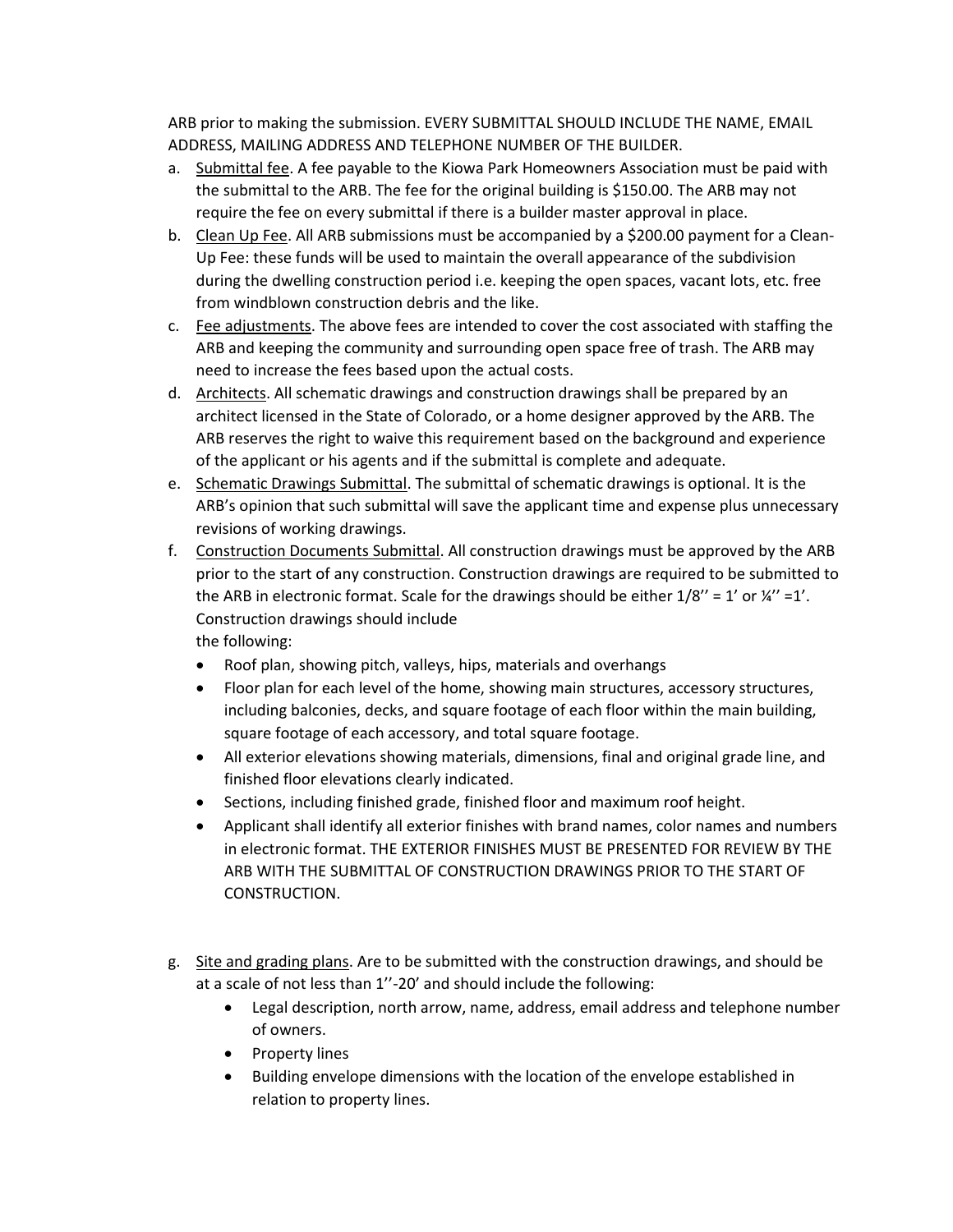- Drives, parking areas and walkways
- Square footage of the building footprint, without any accessory structures
- Location, elevations and square footage of any other improvements, such as swimming pools, patios and out buildings.
- Reference to adjoining properties, streets, utility and other easements, drainage courses, arrows, and references to buildings on adjoining properties and their uses.
- Top of foundation elevation and drainage plan as it relates to final development grade per engineering plans for development.
- h. Landscaping Plans. An additional \$50 must be paid to Kiowa Park Homeowner's Association with submission of landscaping plans. Landscaping plans may be submitted with the construction drawings which will eliminate the need for the additional \$50 fee. ARB approval must be obtained by the applicant prior to commencement of landscaping. Plans must depict fences, decks, sod, seeded areas, retaining walls, rocks, railroad ties, sprinkler system, sizes and species of nursery materials, and include a drainage and grading plan that coincides with the builder's and shows any improvements or alterations thereto.
- i. Review and Architectural Review Board Action. Following the review, the ARB will either:
	- Approve the construction drawings in which case the applicant may proceed with construction.
	- Conditionally approve the construction drawings in which case the applicant must revise the plan to comply with the stated conditions and file the drawings with the ARB coordinator and receive written approval prior to beginning construction.
	- Disapprove the construction drawings, in which case the applicant will be required to re-submit new plans as requested by the ARB.
- j. Additional Submittals. There will be an additional \$50 charged for additional submittals to the ARB. For example, color charts or samples, plans for additions or exterior changes- or anything else missing from the original submittal.
- **7. Carports**. Are not allowed.
- **8. Colors**. Generally, earth tone colors are required; but ALL color and color combinations must be approved by the ARB prior to the application. Repainting when existing color is changed shall require approval by the ARB. All projections including but not limited to, chimney flues, vents, gutters, downspouts, utility boxes, porches, railing, and exterior stairways shall closely match the permanent color on the surface from which they project or shall be of an approved color. Duplicate color schemes shall not be allowed on adjacent lots or across the street from each other.
- **9. Corner Lots and Open Space**. All lots that are adjacent to any open space, and all corner lots are required to have architectural details on all elevations.
- **10. Decks**. ARB approval is required. Must be wood or other material similar to the material of the residence and must be treated or painted a similar or in what is generally accepted as a complementary color to the residence. Must be installed as an integral part of the residence and patio area. Must be located so as not to obstruct or greatly diminish the view, or create an unreasonable level of noise for adjacent property owners.
- **11. Detached accessory buildings**. Accessory buildings will be allowed and must adhere to the following guidelines:
	- a. The building must be located in the backyard, inside of the building envelope.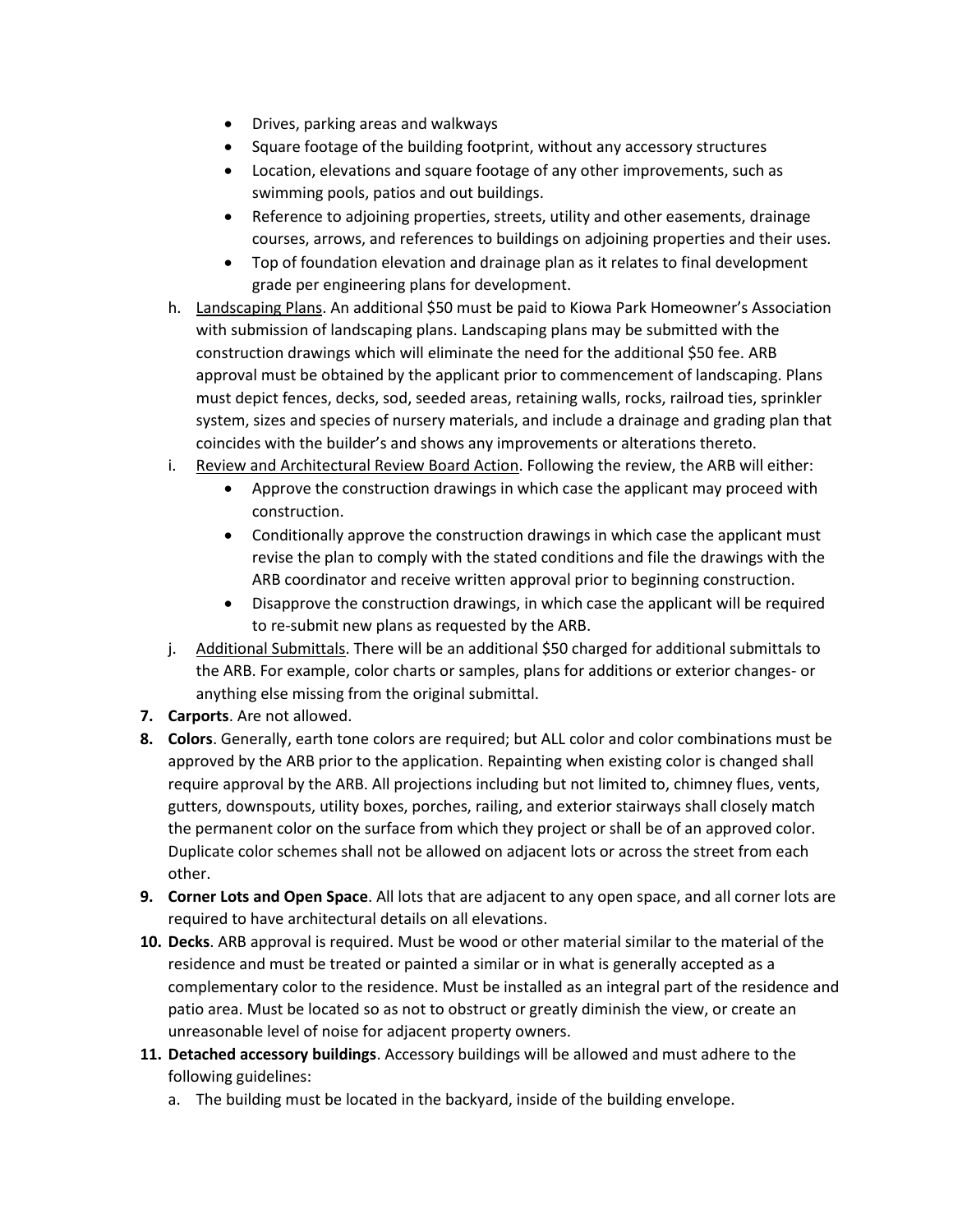- b. The building must be sided with the same materials and painted the same colors as the home.
- c. The building must be a one story structure.
- d. On lots 140' deep or deeper, the maximum square footage of the building will be 672 square feet with a maximum height of 18 feet.
- e. On lots shorter than 140' deep, the maximum square footage of the building will be 192 square feet with a maximum height of 10 feet.
- **12. Driveways**. There shall be no extension or expansion of driveways without prior written ARB approval. All driveways and private lanes shall be constructed entirely of natural tone concrete surface, brick stamped concrete, brick or pavers from the entrance of the garage doors to the property line. Each driveway will have its own direct access to the road.
- **13. Elevation Treatments**. All homes shall be required to have stone, brick or synthetic stone features on the front elevation, that wraps up the side elevations a minimum of 2 feet. Architectural design shall incorporate a consistent level of architectural interest on all elevations. The use of garden level basements, architectural features such as cantilever, window projections, roof elements, decks etc. shall be used to add contrast to elevations.
- **14. Exterior elevations and floor plans**. The same floor plan with the same exterior elevation will not be allowed across the street from a home or duplex that has been built or is being built. The same floor plan with a different exterior elevation may be built across the street and adjacent to a home or duplex that has been built or is being built.
- **15. Fences**. If the homeowner chooses to install a fence it must be either a 4-foot or 6-foot, 1" x 6" cedar dog-eared fence or a 3 or 2 rail fence with 2 x 6 rails on 4 x 6 posts, and homeowners may choose to put a mesh type material on the inside. The stain color for all fencing will be Sherwin Williams SW3511 Cedar Bark or a matching color from another manufacturer. Steel fence posts are allowed so long as they are installed on the interior of the fence and not visible from roadways or common areas. The ARB may grant variances to the fence guidelines and allow other types of fencing, based upon the merit of the design, color and materials. Front yards are not allowed to be fenced. Refer to the attached Exhibit A for design and color.
- **16. Fence Staining and Maintenance Sharing Responsibilities.** If a homeowner installs fencing on the property line, both neighbors on each side of the line are responsible for staining and maintaining their side of the fence. Stain color is required to be Sherwin Williams SW3511 Cedar Bark or matching color from another manufacturer and is required to be stained within 6 months of fence install and maintenance is required in perpetuity.
- **17. Fireplaces**. Gas fireplaces must either be housed within the contours of the exterior wall, or if protruding to the outside, the gas vent must be screened from site with landscaping and/or fencing. Preferably, the venting will be housed in a chase/chimney- like structure to the roof, and finished with a decorative top, but this option is not a requirement.
- **18. Flagpoles**. One free standing pole per lot is allowed. One wall-mounted bracket per home shall also be allowed.
- **19. Foundations**. No more than 12 inches of exposed concrete may be visible on any elevation.
- **20. Gable Ends**. All gable end overhangs must extend a minimum of 12 inches from the side of the building.
- **21. Garages**. There shall be a minimum of two car spaces in a garage that is attached and fully enclosed. Minimum dimensions for each space are 10 feet by 20 feet.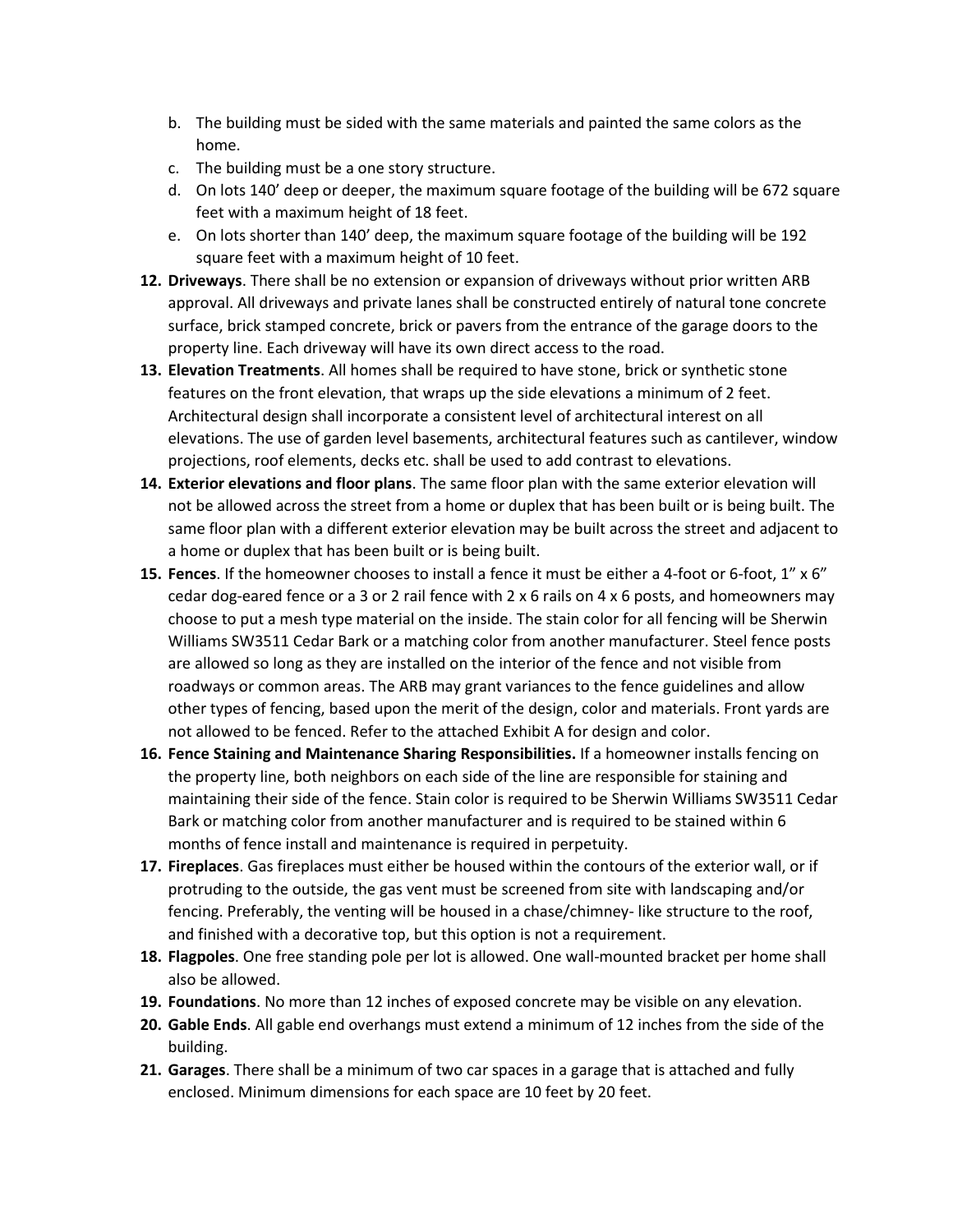- **22. Garbage collection and containers**. Only one trash removal company, which shall be designated by the Kiowa Park Homeowner's Association will be permitted to pick up trash in subdivision. All homeowners must use uniform containers designated by said company and place these containers outside only on the day they will be emptied. This procedure limits garbage trucks to one day a week, provides for uniform container and permits discount pricing.
- **23. Garage windows**. It is recommended that all garage windows facing the street be covered with a suitable window covering so that the interior of the garage is not visible from the street.
- **24. Gardens**. All vegetable gardens of any type must be shown on the landscape plan and approved by the ARB. No vegetable gardens will be allowed in the front yard.
- **25. Greenhouses**. All greenhouses must be approved by the ARB.
- **26. Height**. The maximum building height is 35 feet.
- **27. Hot tubs**. ARB approval is required. Must be integral part of the deck or patio area and off the rear or side yard landscaping. Must be installed in such a way that it is not immediately visible to adjacent property owners and does not create the potential for noise disturbance for adjacent property owners. Top of the tub shall not extend above fence level.
- **28. Irrigation systems**. All homes must have a buried landscape sprinkler system for at least the front yard.
- **29. Landscaping**. Landscaping will be complete as soon as weather permits, but in any event no later than six months for the front yard and one year for the backyard, after a home receives a certificate of occupancy. Landscaping materials shall include an attractive mixture of trees, shrubs, flower beds, mulch and grass or synthetic grass. To conserve water, designs that feature xeriscape materials such as draught tolerant native grasses are encouraged. All front yards that are wider than 60 feet shall have a minimum of two trees of at least 2-inch caliper. All front yards that are 60 feet or less will be required to have a minimum of one tree of at least 2-inch caliper.
- **30. Latticework**. ARB approval is required.
- **31. Lights and lighting**. All light fixtures shall be of a conventional style with illumination patterns which do not cause a nuisance to neighboring properties.
- **32. Outside storage**. Outside storage. With ARB approval the outside storage of one boat, trailer, recreational vehicle and/or automobiles will be allowed as long as they are in operable condition, without cosmetic damage and must be parked behind a 6 ft privacy fence. Screening will be required for lots that back an open field with trees, bushes or shrubs that are a minimum 6 feet tall and no more than 3 feet apart. All boats must be covered with a fitted boat cover that is in great condition and no rips. Any boat, trailer, recreational vehicle and or automobile that does not meet these standards will not be eligible for on-site storage.
- **33. Overhangs**. Must be a minimum of 12 inches, including gable ends.
- **34. Overhangs cloth or canvas**. ARB approval is required. The color must be the same as or generally recognized as complementary to the exterior color of the residence. The covering may be used on the patio only. No aluminum or fiberglass awnings are allowed.
- **35. Painting**. All houses shall be kept well painted in the color approved with the original plans. Color changes must be approved by the ARB.
- **36. Patio covers**. ARB approval is required. Must be constructed of wood or material generally recognized as complementary to the home.
- **37. Paving**. ARB approval is required, regardless of whether for walks, driveways, porches, patio areas of other proposes and regardless of whether concrete, asphalt, brick, flagstones, stepping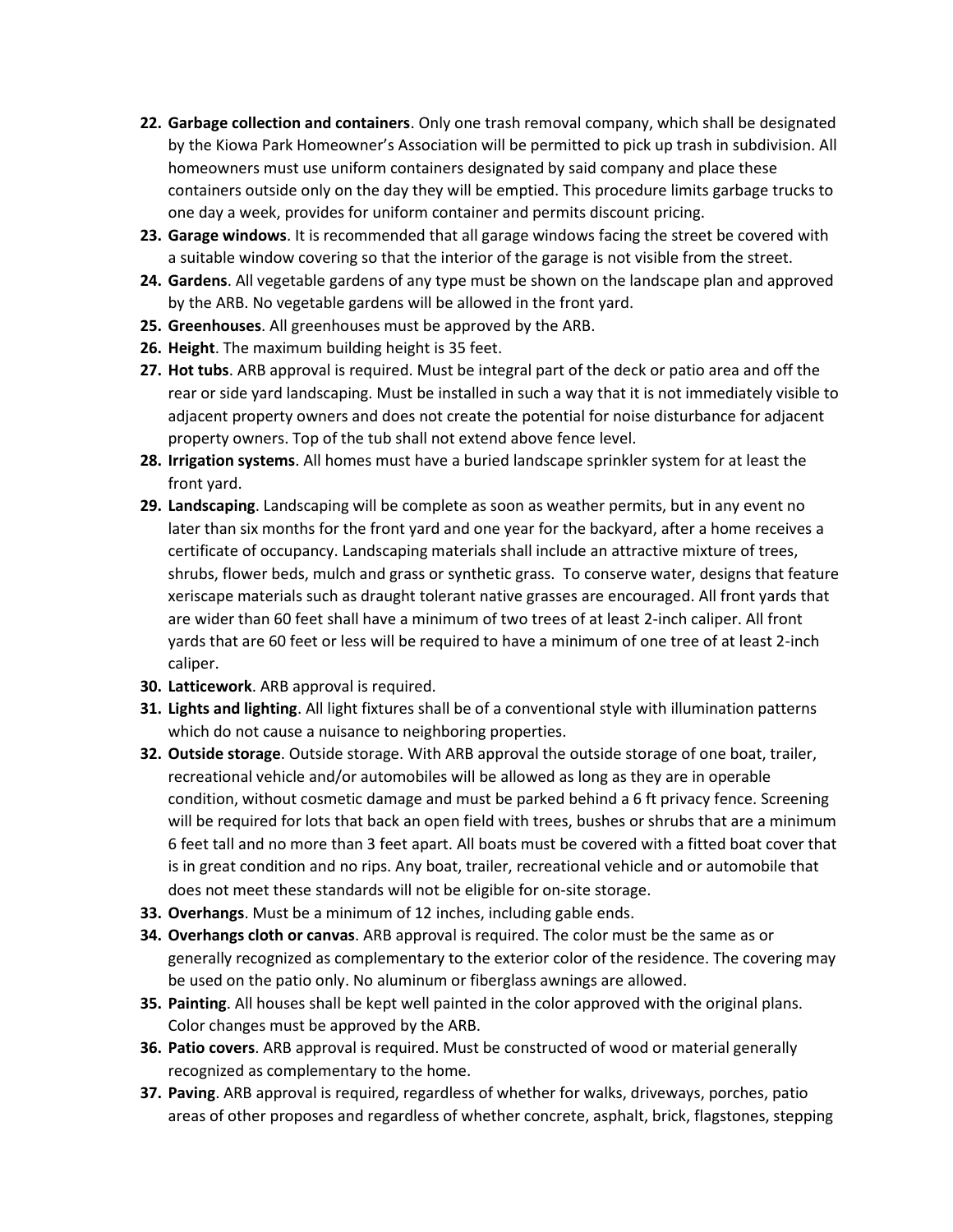stones, pre-cast patterned or exposed aggregate pavers are uses as the paving material. Must be located so as not to block any existing drainage patterns.

- **38. Pets**. Household pets are defined as dogs and cats. No more than 3 dogs or 3 cats with a total number of 4 household pets will be allowed. Up to 6 chickens per household will be allowed. Roosters will not be allowed on any lot in Kiowa Park.
- **39. Play and sports equipment**. ARB approval is required.
- **40. Playhouses**. ARB approval is required. General guidelines are that they are to be less than 8 feet in height at the peak and have less than 64 square feet of interior floor space. Basic design, materials and colors must match the residence and they are to incorporated into and at least partially screened by landscaping features.
- **41. Pools**. In- Ground and Above ground swimming pools in back yards are allowed, subject to review and approval of the ARB.
- **42. Gas Firepits.** Gas fire pits in the back yards are allowed, subject to review and approval of the ARB.
- **43. Roofs**. The roof pitch shall be consistent with the architectural style of the proposed building and a minimum of 4/12 pitch. Roof vents shall be painted to match the permanent roof color or the trim color, whichever lessens the visual impact. Roof materials shall be high profile designer series asphalt (at least 30-year warranty). Colors are to be approved by the ARB. As much as possible, all roof vents, plumbing vents, HVAC vents are to be located at the rear or the roof peak as viewed from the street.
- **44. Rooftop equipment**. Not allowed.
- **45. Seasonal Decorations.** Colored or multiple hanging lights or lightbulbs other than seasonal decorative lights installed from November 15th to January 15th are prohibited.
- **46. Setbacks**.
	- a. Front setbacks will be 25' on all lots except for Primrose Ct, Bluebell Ct, Larkspur Ct, Pronghorn Ct, Bobcat Ct, and all lots less than 55' wide, which will be 20 feet. Front yard setbacks are measured from the ROW.
	- b. Side yard setbacks for lots greater that 69' at the building envelope will be 7 feet. For lots less than or equal to 69', setbacks will be 5 feet.
	- c. Corner lot yard setbacks adjacent to a street will be 20 feet on all lots except for Primrose Ct, Bluebell Ct, Larkspur Ct, Bobcat Ct, and Pronghorn Ct which will be 15 feet.
	- d. Rear yard setbacks will be 20 feet on all lots except Primrose Ct, Bluebell Ct, Larkspur Ct, Bobcat Ct and Pronghorn Ct, which will be 15 feet
	- e. Accessory building rear yard setback shall be 10 feet. If the homeowner installs a 6-foot-tall privacy fence on the rear and side property lines, the rear yard setback for accessory buildings shall be 5 feet. All other accessory building setbacks shall remain the same.
	- f. Attached single family residential homes will be allowed to be built in pairs with 20' front setbacks, 20' rear setbacks, 5' side setback on one side and 0' setback at the lot line where the two homes connect.
- **47. Siding**. ARB approval is required for all exterior finish materials. Exterior siding may be of cedar or redwood, brick, stone, wood shingle, synthetic stucco, architectural concrete or synthetic stone. Quality hardboard and strandboard material siding products with 7-inch or less reveals may be allowed but must be approved by ARB. Metal, aluminum or vinyl soffit or facia will be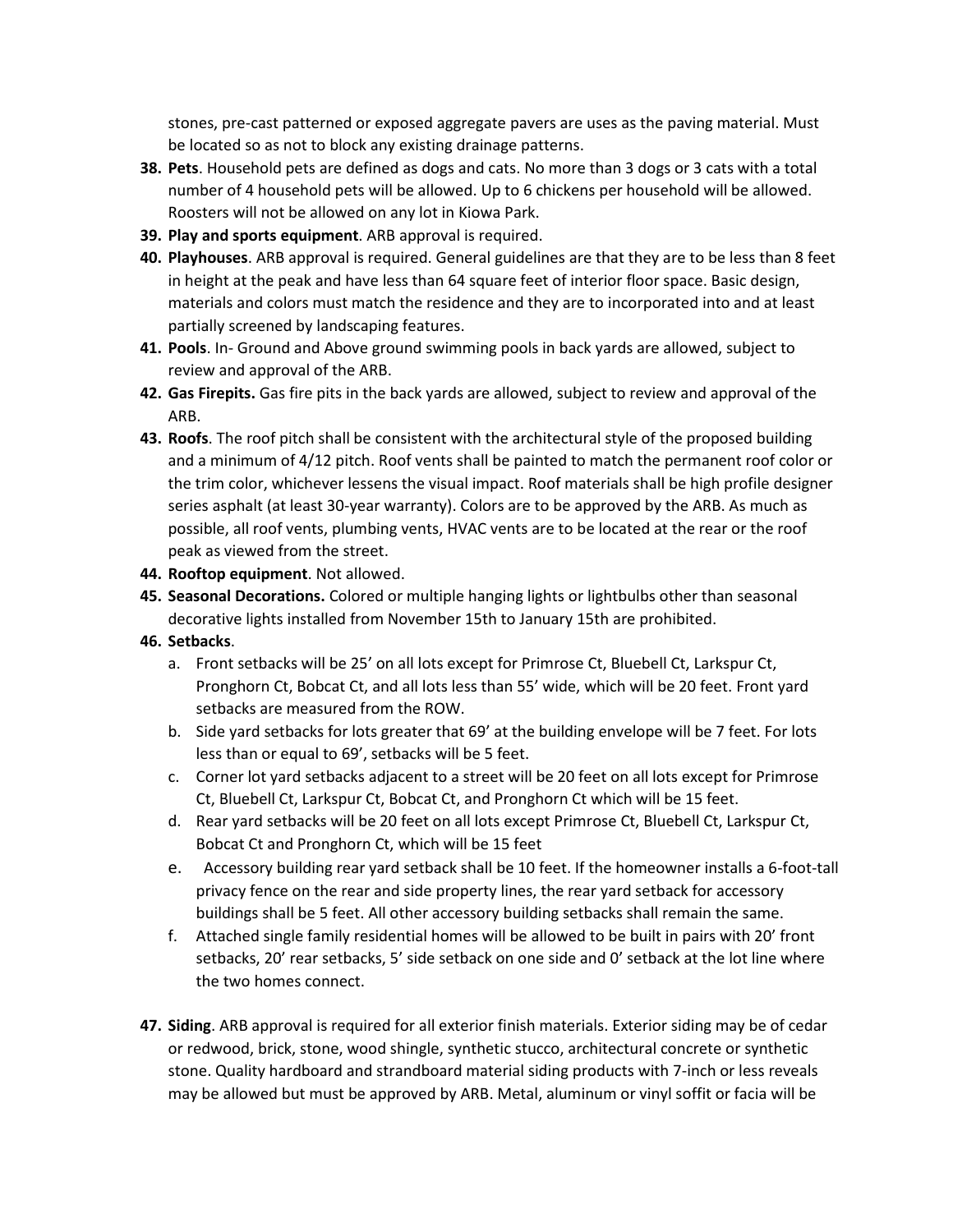allowed. IT IS A REQUIREMENT THAT ALL HOMES INCLUDE A NATURAL/ STAINED WOOD ACCENT FEATURE.

- **48. Signs**. Up to two (2) signs can be placed in the front yard of a residence so long as each sign does not exceed five (5) square feet in size. One 'For Sale' or 'For Rent' sign can be placed in the front yard as part of the (2) sign maximum. Other commercial signs require prior approval by the ARB. When a relevant election is underway, any number of signs are acceptable between 45 days before and 7 days after such election. No lighted signs are permitted.
- **49. Solar energy devices**. ARB review board is required for all passive and active solar systems. They must be designed to appear as if they are integral part of the roof. No exterior plumbing may be visible.
- **50. Square footages**.
	- **a.** For lots 60 feet wide or less, the minimum square footage of the main floor of a one-story home shall be 1,000 square feet. The minimum square footage of the first and second floors of a two-story home shall be 1,400 square feet. The minimum square footage for the main three floors of a tri-level home shall be 1,200 square feet.
	- **b.** For lots 61-84 feet wide, the minimum square footage of the main floor of a one-story home shall be 1,200 square feet. The minimum square footage of the first and second floors of a two-story home shall be 1,600 square feet. The minimum square footage for the main three floors of a tri-level home shall be 1,400 square feet
	- **c.** For lots 85 feet wide or larger, the minimum square footage of the main floor of a one-story home shall be 1,400 square feet. The minimum square footage of the first and second floors of a two-story home shall be 1,800 square feet. The minimum square footage for the main three floors of a tri-level home shall be 1,600 square feet
	- **d.** Fort duplex lots, the minimum square footage of the main floor of a one story attached home shall be 860 square feet. The minimum square footage of the  $1<sup>st</sup>$  and  $2<sup>nd</sup>$  floors of a two-story attached home shall be 1,000 square feet.

Variances may be granted if the home includes oversized front porches and/or 3+ car garages.

- **e. Statues**. Statues and lawn ornaments are not allowed in front yards. Statues in rear or side yards shall not exceed 5 feet in height.
- **f. Swamp coolers**. Not allowed.
- **g. Swing sets**. ARB approval is required.
- **h. Temporary structures**. Not allowed.
- **i. Vents**. All exhaust vents on exterior side elevations, including but not limited to dryer, cook tops, range hoods, gas fireplaces and plumbing vents, must be screened from sight.
- **j. Walls (retaining**). ARB approval is required.
- **k. Wells**. Not allowed.
- **l. Windows**. Windows shall be wood frames, vinyl- clad or metal-clad, or solid vinyl. Window frames shall be consistent with the character of the building. Window designs shall be consistent with the architectural design statement in size, proportions, detail and placement on the elevation.